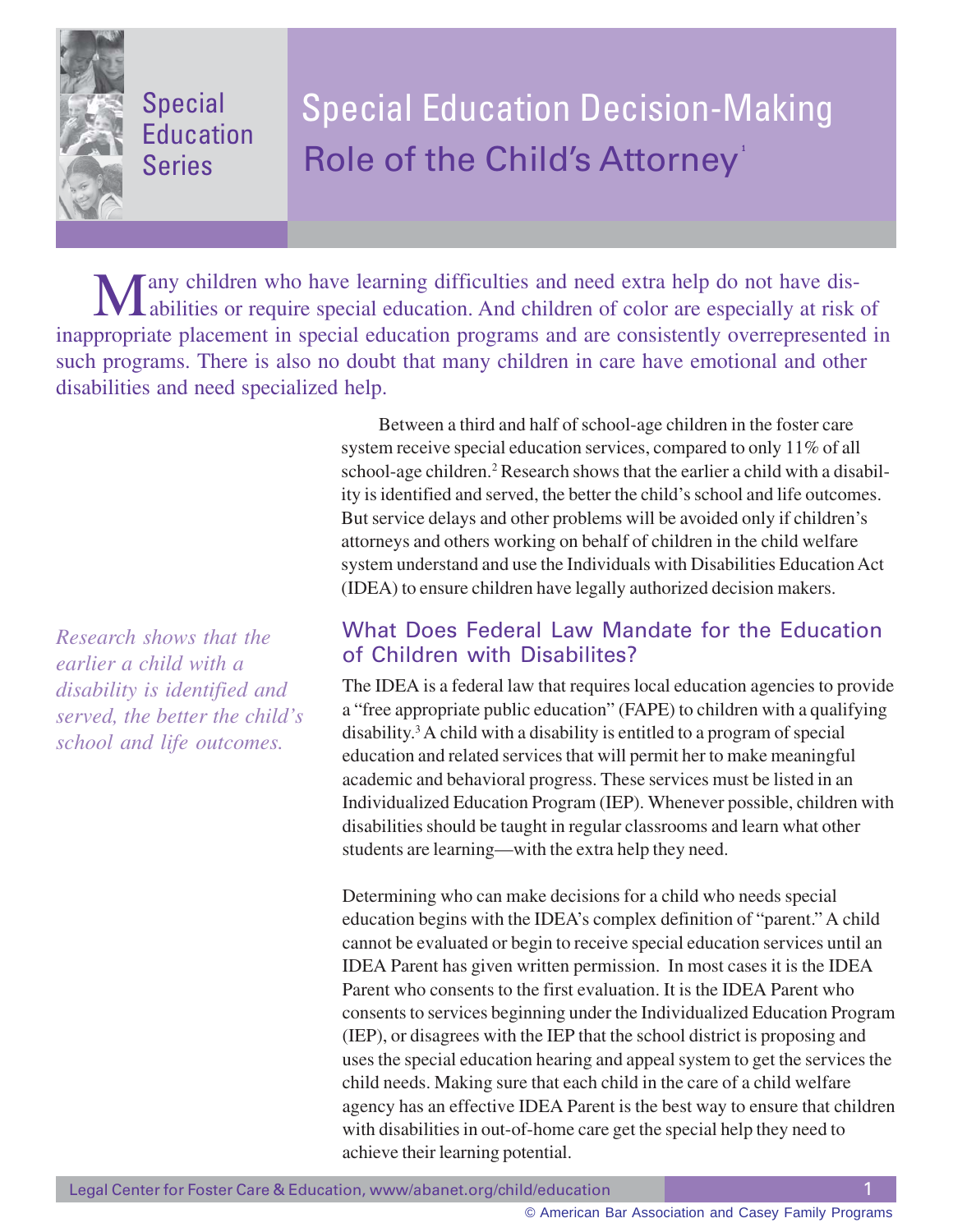

# Who is the "IDEA Parent" for a Child in Out-of-Home Care?

The following people can serve as the "IDEA Parent:"

- ✔ **An active birth or adoptive parent.** In the absence of judicial intervention, a birth or adoptive parent who is participating in IEP meetings and is otherwise actively involved in the special education or early intervention process should be viewed as the child's IDEA Parent. This is true even when the child is living in a foster home or a group setting.
- $\blacktriangleright$  **Another qualified person.** If the birth or adoptive parent is not "attempting to act," any of the following individuals can be the IDEA Parent:
	- a foster parent not barred by state law from serving as an IDEA Parent
	- a guardian (both a general guardian or a guardian specifically authorized to make education decisions)
	- a person acting in the place of the parent with whom the child lives
	- a person legally responsible for the child's welfare
	- a surrogate parent (more on this below)
- ✔ **A person designated by the judge.** As detailed below, new federal rules give a judge broad power to designate a specific person to function as the IDEA Parent and to make special education decisions for a child in the custody of a child welfare agency.

### What Obligations Does the Education Agency Have to Involve the IDEA Parent in the Special Education Process?

Education agencies must take steps to ensure that the IDEA Parent is involved in the special education process, including them in IEP meetings and notifying them of proposed changes. Therefore, education agencies must know who the IDEA Parent is for each child they are serving. This could be a person who meets the IDEA's definition of parent, a person the court has determined is the IDEA Guardian, or a court or education agency-appointed Surrogate Parent.

## What Obligations Does a School District Have to Ensure a Surrogate Parent is Assigned to Serve as the Child's IDEA Parent?

✔ **Determining if a Surrogate Parent is needed.** Education agencies must determine whether a surrogate parent is needed when: 1) a child does not have anyone who meets the definition of an IDEA Parent (for example, a birth or adoptive parent or a foster parent who is not barred by state law from serving as an IDEA Parent); 2) the education agency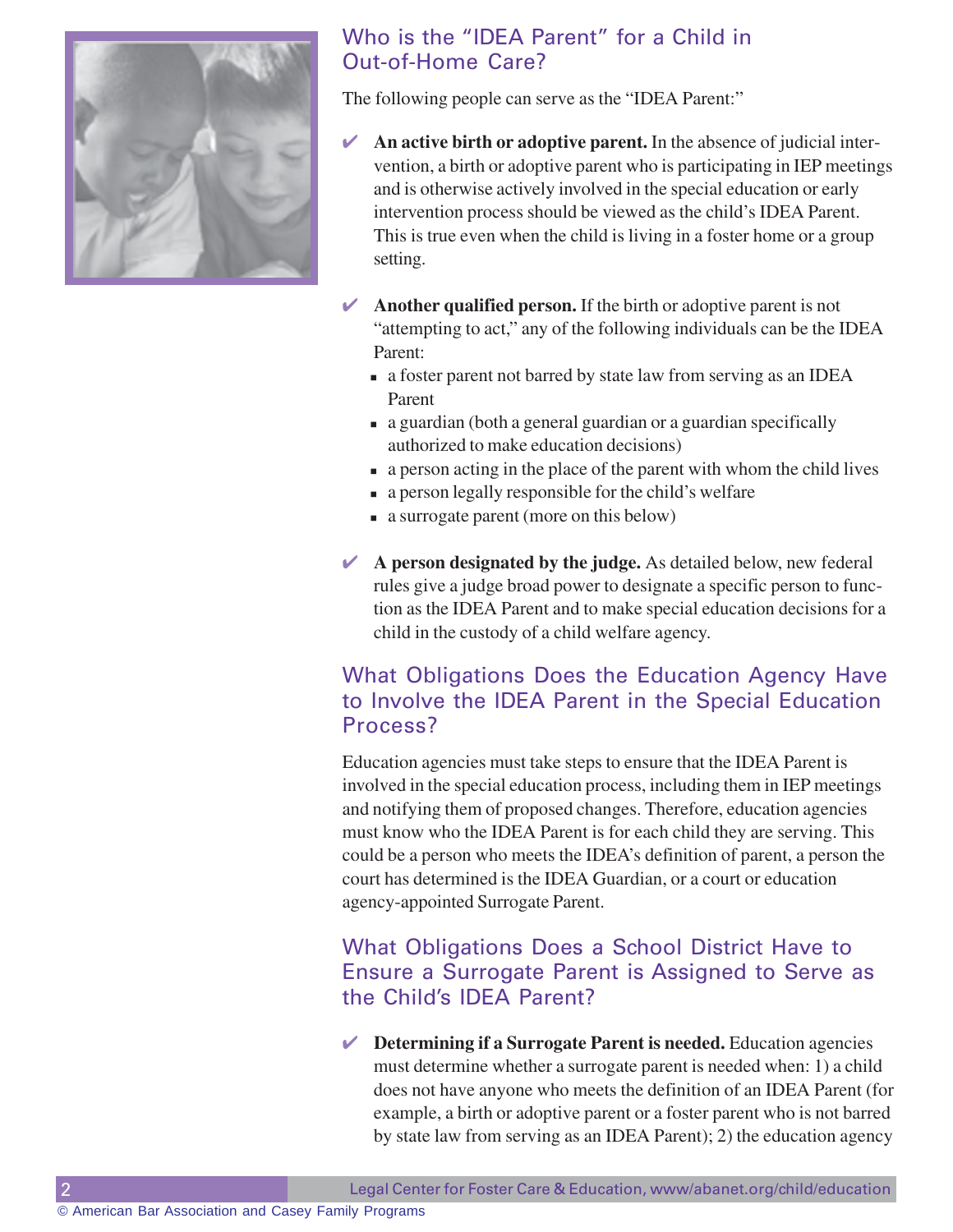cannot locate an IDEA Parent after reasonable efforts; 3) the child is a ward of the state under the laws of the state;  $4$  or 4) the child qualifies as an "unaccompanied homeless youth.<sup>5</sup>" For children in out-of-home care, a Surrogate Parent must always be appointed in situations 1 and 2.6

✔ **Appointing a Surrogate Parent for a child who is a ward of the state under the laws of the state.** Whether an education agency is required to appoint a Surrogate Parent for a child who is a "ward of the state under the laws of that state" depends on: 1) how a state defines "wards of the state" (for example all children upon entering the custody of the child welfare agency, or all children post-termination of parental rights); and 2) the extent to which those states interpret federal law to permit or even require the appointment of a Surrogate Parent for state "wards of the state" who still have an IDEA Parent such as an active birth or adoptive parent.

For example, some states read the IDEA to require that *all* children who are state "wards of the state" must have a surrogate parent appointed. Other states with similar rules only appoint Surrogate Parents for children who are state "wards of the state" when there is no IDEA Parent. So, to determine which children qualify for Surrogate Parents in your state, it's important to know how your state defines "wards of the state"—and to know how it interprets the federal rules on appointing Surrogate Parents for these children.

✔ **Making reasonable efforts to appoint a Surrogate Parent.** When the education agency determines that a Surrogate Parent is needed, it must make reasonable efforts to appoint a Surrogate Parent within 30 days. The best option is a Surrogate Parent (a family member or friend, a former foster parent) who knows the child well and has her confidence. If no one else is available, the school district must recruit a volunteer, perhaps a local CASA member. A Surrogate Parent cannot be a person who is an employee of an education or child welfare agency providing education or care for the child—so a school official or child's caseworker cannot be a child's Surrogate Parent. A school district must also ensure that the Surrogate Parent has no personal or professional conflict with the child and that the person has the skills to represent the child competently.

#### What Authority Does a Family Court Judge Have to Appoint an IDEA Decision Maker for a Child?

Judges have 3 options under the IDEA:

 $\blacksquare$  **Initial evaluations:** If the child is in the custody of the child welfare agency and is not living with the birth or adoptive parent or a foster parent who can serve as the IDEA Parent, a judge can suspend the birth or adoptive parent's right to make education decisions for the

*When the education agency determines that a Surrogate Parent is needed, it must make reasonable efforts to appoint a Surrogate Parent within 30 days.*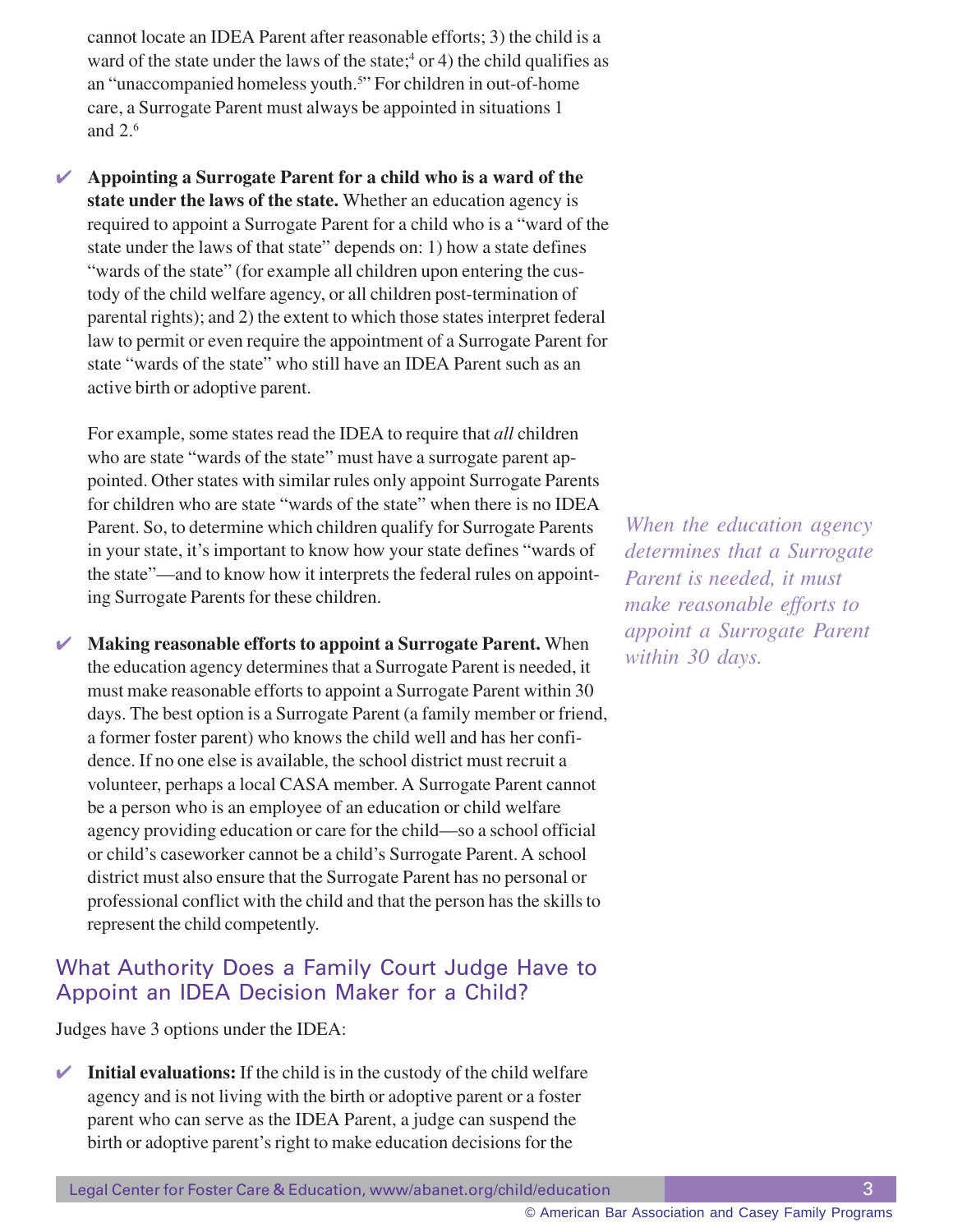For more special education resources visit: **www.abanet.org/child/education/ publications**

child and can appoint another person to consent to the child's first special education evaluation. Remember, only an IDEA Parent (which can include a Surrogate Parent or a Guardian as discussed below) can consent to special education services starting—so it's good practice to move forward at the same time to ensure an effective IDEA Parent is in the picture.

**► Surrogate Parent:** A judge can appoint a person to be a Surrogate Parent—and thus an IDEA Parent—whenever a child meets the IDEA's definition of "ward of the state." This standard is met when the child is in the custody of a child welfare agency AND the child does not have a foster parent who can serve as the IDEA Parent. A Surrogate Parent cannot be a person employed by an agency who provides child welfare or education services to the child.

✔ **IDEA Guardian:** The above limits on a judge's authority to appoint a Surrogate Parent do not apply when a judge decides to appoint an IDEA Guardian to make special education decisions on behalf of a child. To the extent permitted under state law (usually whenever the appointment of an IDEA Guardian is in the child's best interests), a judge can appoint a person to serve as an IDEA Guardian who can make special education decisions for a child. A judge can appoint an IDEA Guardian for a child who has been determined to be "abused or neglected" even when the child remains in the physical custody of the birth parent. Under the federal law, an IDEA Guardian appointed by the court to make education decisions for a child is an IDEA Parent who preempts any other possible IDEA Parent, including the birth or adoptive parent or a foster parent. An IDEA Guardian cannot be the child's caseworker.

#### Tips For Attorneys/Advocates:

✔ **Whenever possible, support the birth or adoptive parent as the IDEA Parent for the child**. Most children in care return to their birth or adoptive families. So, when possible and in the child's best interests, keep parents involved and empowered to make education decisions for their children. Remember, special education procedures can be very daunting for parents, and the caseworker can provide essential advice and support. The caseworker can also make sure that the school district treats the parent of a child in care the same way it treats any other parent. The school district should provide the parents mandated notices, include the parents in the IEP development, and notify them of changes. The caseworker should also respect the parent's rights. If a caseworker wants to attend meetings related to the child, the person should ask the parents for permission to participate. The caseworker can be an advocate for the child's needs and also a support to the parents in their decision-making role.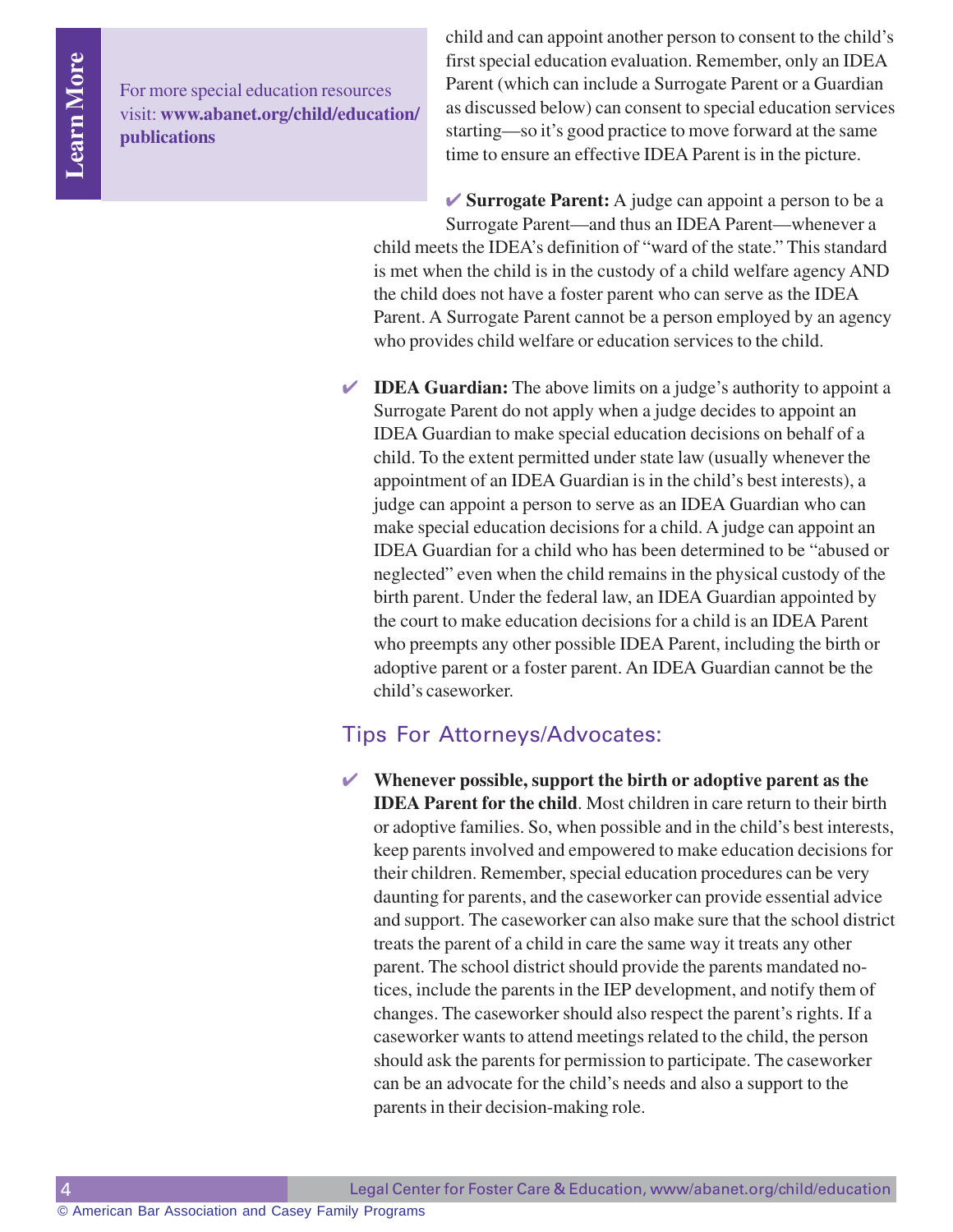- ✔ **Make sure there** *is* **an IDEA Parent.** Many different people can be viewed as the IDEA Parent, and the rules for these determinations are complicated. A child's attorney can approach this task differently for different children. One option might simply be to make sure that the school has someone serving in the parent role for meetings and important education decisions. Another might be to remind the school officials and child welfare agency professionals that the birth parent retains education decision-making rights. The advocate could ask the judge to take one of the three actions outlined above. Or, the advocate could do all of these things in some cases!
- ✔ **If the current IDEA Parent is not the right person to make education decisions for the child, determine who the right person would be and advocate with the school or the court that she be identified as the education decision maker.** For example, the attorney might ask the court to assign a Guardian or a Surrogate Parent if the parent, although active, is not acting in the best interest of the child when making education decisions. In another case it might make sense to ask the court to assign a particular individual to serve as a Surrogate Parent. As a child's attorney you should suggest a specific person to serve in this role who is known to the child or who you think would do a good job. Ask the child or youth (or the child's caregiver) who they think would be the best decision maker. This may include a family member such as an aunt or cousin, a family friend or church member, or a court-appointed special advocate (CASA).
- ✔ **If no other more appropriate person is available, consider whether you want to serve (or whether it is appropriate in your role to serve) as the child's Surrogate Parent or Guardian.** The judge or the school district could appoint the child's attorney or other child advocate (for example, a CASA) as the IDEA Parent for the child, but much will depend on state law and regulations whether this is possible in your state. For attorneys who represent children, the decision may depend on the standard of representation in the state or jurisdiction.
- ✔ **Know your state law and how it affects who can be an education decision maker and when.** Know your state's law. Can foster parents serve as IDEA Parent? Does your state law consider some children to be wards of the state, and if so who is included in that category? Until you know certain things about your state law and how it interacts with the federal rules, you cannot be sure what the federal rules mean in your state.
- ✔ **If a Surrogate Parent is needed, make sure she is appointed timely, has the appropriate training and expertise to make decisions, and has the support to do a good job.** Once a decision is made that a Surrogate Parent is needed (whether it is through a school



© American Bar Association and Casey Family Programs